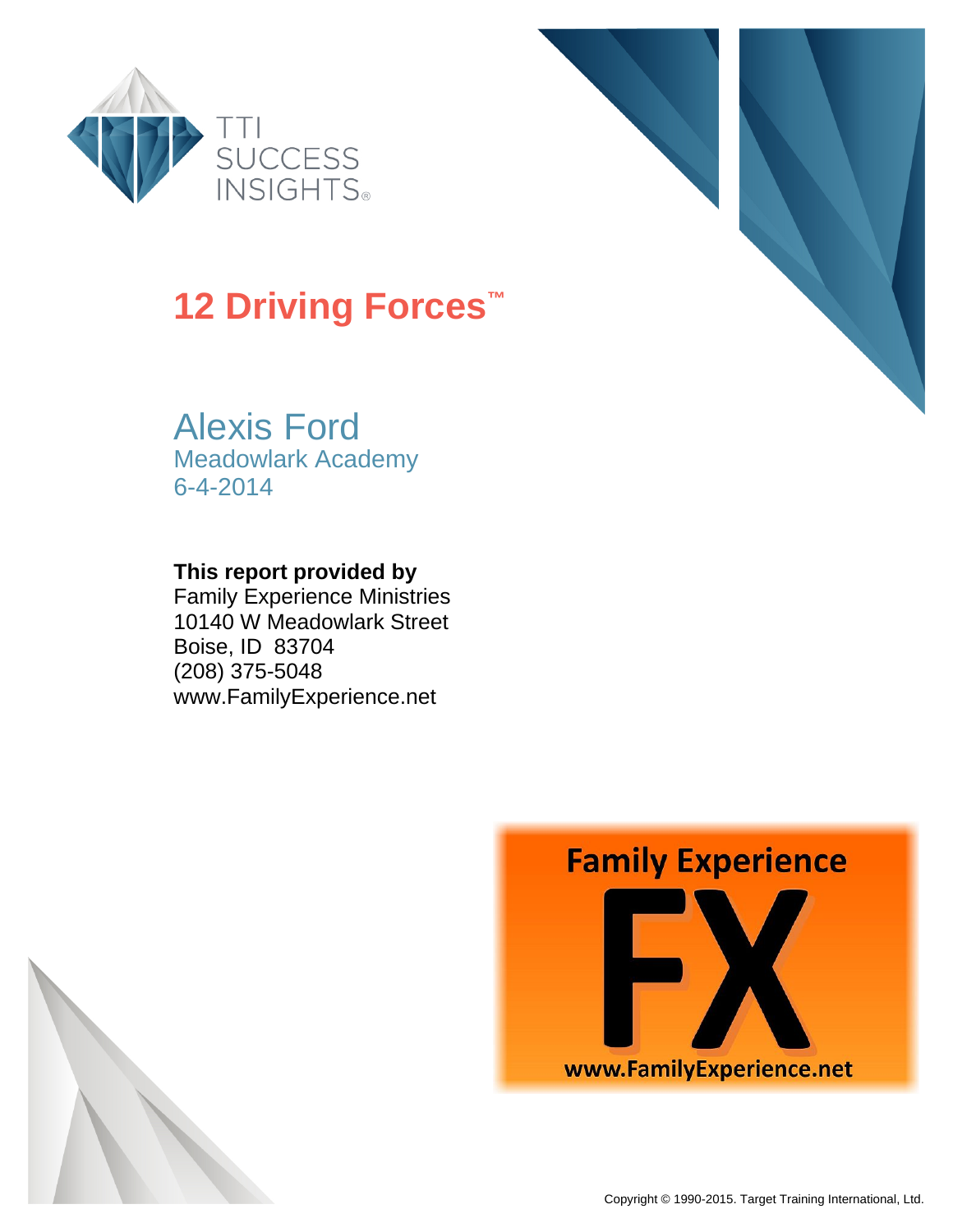



# Understanding Your Driving Forces

Eduard Spranger first defined six primary types or categories to define human motivation and drive. These six types are Theoretical, Utilitarian, Aesthetic, Social, Individualistic and Traditional.

With TTISI's additional insights into Spranger's original work, the 12 Driving Forces™ came to life. The 12 Driving Forces are established by looking at each motivator on a continuum and describing both ends. All of the twelve descriptors are based on six keywords, one for each continuum. The six keywords are Knowledge, Utility, Surroundings, Others, Power and Methodologies.

You will learn how to explain, clarify and amplify some of the driving forces in your life. This report will empower you to build on your unique strengths, which you bring to work and life. You will learn how your passions from 12 Driving Forces frame your perspectives and provide the most accurate understanding of you as a unique person.

Please pay careful attention to your top four driving forces, as they highlight what most powerfully moves you to action. As you examine the next tier of four driving forces, you'll recognize they may have strong pull for you, but only in certain situations. Finally, when reviewing the bottom four driving forces, you will identify your varying levels of indifference or total avoidance.

Once you have reviewed this report you will have a better grasp of one of the key areas in the Science of Self™ and will:

- Identify and understand your unique Driving Forces
- $\bullet$ Understand and appreciate the Driving Forces of others
- $\bullet$ Establish methods to recognize and understand how your Driving Forces interact with others to improve communication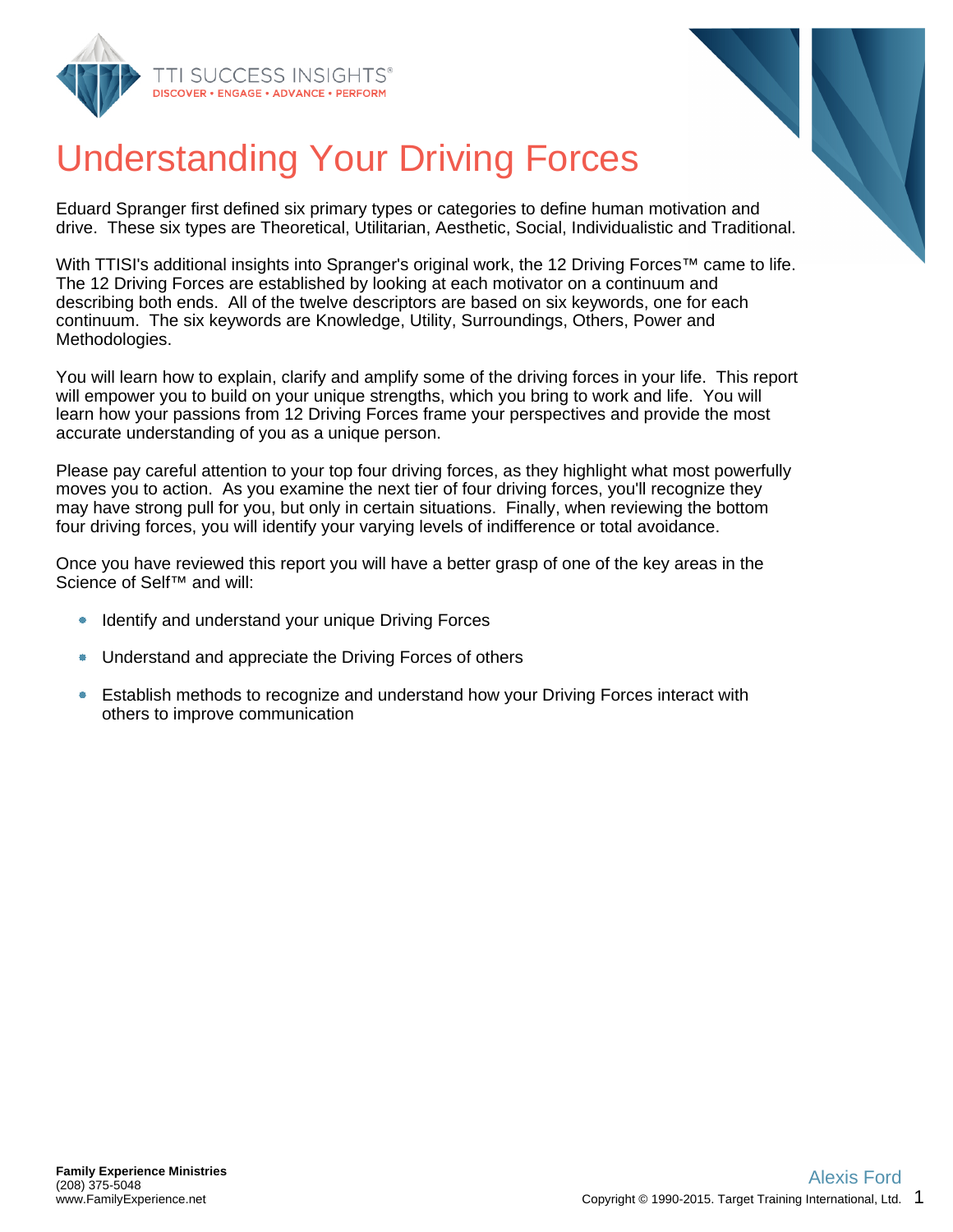

#### General Characteristics

Based on your responses, the report has generated statements to provide a broad understanding of WHY YOU DO WHAT YOU DO. These statements identify the motivation that you bring to the job. However, you could have a potential Me-Me conflict when two driving forces seem to conflict with each other. Use the general characteristics to gain a better understanding of your driving forces.

Alexis tends to have an objective view of the task at hand. She is capable of functioning in an environment filled with chaos. She will focus on the objective of a situation more than the harmony of a situation. She is comfortable around people who share her interest for knowledge and especially comfortable among people with similar convictions. Alexis is very good at integrating past knowledge to solve present problems. She may spend considerable time researching a topic of interest. She insists rules and regulations must be followed by all. When Alexis believes in a cause, she will work diligently to advance it. Alexis will complete tasks and projects without the desire for public recognition. She does not let ego get in the way of the work that needs to be done. She may see money as a necessary tool versus a measurement of success. She may attempt to assist an individual or group overcome adversity.

Alexis tends to focus on the task at hand regardless of her surroundings. She tends to compartmentalize issues to keep the momentum moving forward. She will benefit from a role that allows her to gain new knowledge. She sometimes uses knowledge as a benchmark for success. Alexis looks for proven methods to accomplish everyday objectives. She places a high value on following and implementing systems. Being in total control of a situation is not a primary driving factor. She sees collaboration of the team as more important than the individual team members. Alexis may use completion of activities and tasks as a measure of her success. She may accomplish tasks for the sake of accomplishment. She will evaluate a situation and determine if it's more valuable to assist people or achieve results. She is willing to help others if they are willing to work to achieve their goals.

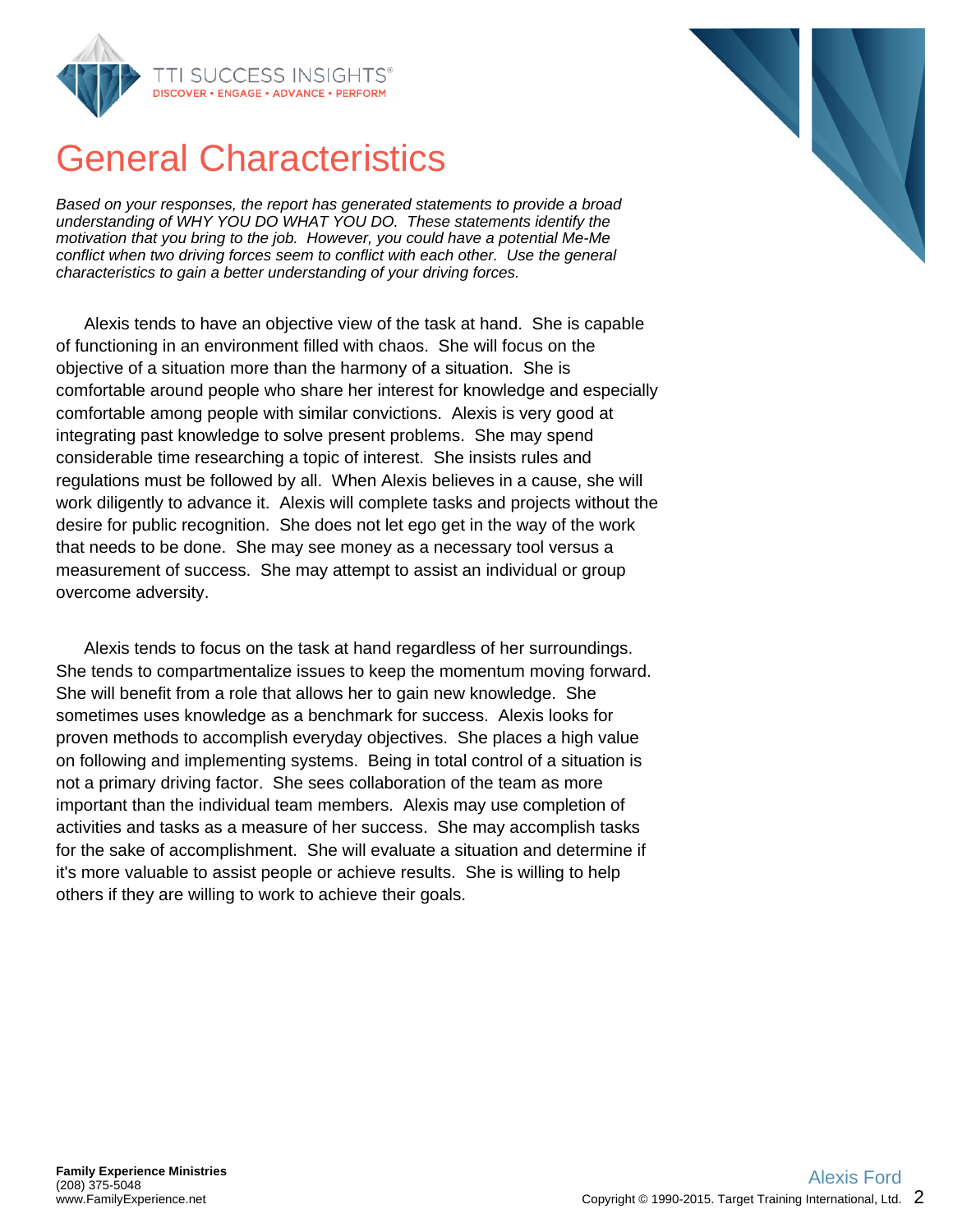

#### General Characteristics

Alexis is able to isolate personal issues and focus on professional productivity. She may choose to see the world in pieces, not as a whole. She could be instrumental in identifying informational resources. She will usually have the information to support her convictions. Alexis will be very helpful to others who share the same beliefs. She tends to focus on the greater good versus personal advancement. She may evaluate situations based on the desired outcome with little regard for utility and economic return. She can be patient and sensitive to others if they have a common cause.

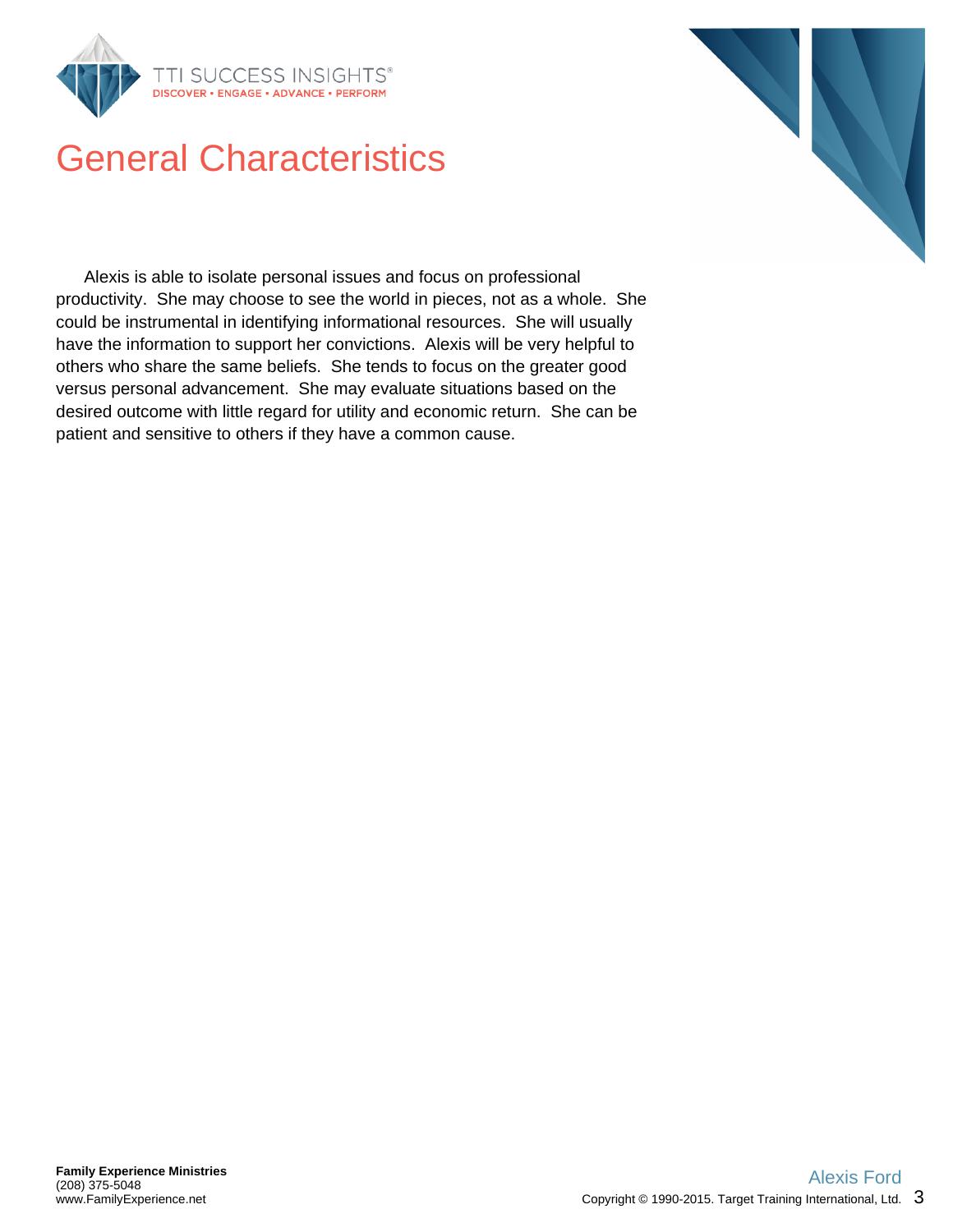



## Primary Driving Forces Cluster

Your top driving forces create a cluster of drivers that move you to action. If you focus on the cluster rather than a single driver you can create combinations of factors that are very specific to you. The closer the scores are to each other the more you can pull from each driver. Think about the driver that you can relate to most and then see how your other primary drivers can support or complement to create your unique driving force.

|   | surroundings.                                                                                                                           |    |       |    |       |       |    |    |    | 1. Objective - People who are driven by the functionality and objectivity of their |
|---|-----------------------------------------------------------------------------------------------------------------------------------------|----|-------|----|-------|-------|----|----|----|------------------------------------------------------------------------------------|
| 0 | 10                                                                                                                                      | 20 | 30    | 40 | 50    | 60    | 70 | 80 | 90 | 100                                                                                |
|   |                                                                                                                                         |    |       |    |       |       |    |    |    |                                                                                    |
|   |                                                                                                                                         |    |       |    |       | $61*$ |    |    |    |                                                                                    |
|   | 2. Intellectual - People who are driven by opportunities to learn, acquire                                                              |    |       |    |       |       |    |    |    |                                                                                    |
|   | knowledge and the discovery of truth.                                                                                                   |    |       |    |       |       |    |    |    |                                                                                    |
| 0 | 10                                                                                                                                      | 20 | 30    | 40 | 50    | 60    | 70 | 80 | 90 | 100                                                                                |
|   |                                                                                                                                         |    |       |    |       |       |    |    |    |                                                                                    |
|   |                                                                                                                                         |    |       |    | $50*$ |       |    |    |    |                                                                                    |
| 0 | 3. Structured - People who are driven by traditional approaches, proven<br>methods and a defined system for living.<br>10               | 20 | 30    | 40 | 50    | 60    | 70 | 80 | 90 | 100                                                                                |
|   |                                                                                                                                         |    | $35*$ |    |       |       |    |    |    |                                                                                    |
|   | 4. Collaborative - People who are driven by being in a supporting role and<br>contributing with little need for individual recognition. |    |       |    |       |       |    |    |    |                                                                                    |
| 0 | 10                                                                                                                                      | 20 | 30    | 40 | 50    | 60    | 70 | 80 | 90 | 100                                                                                |
|   |                                                                                                                                         |    |       |    | 46*   |       |    |    |    |                                                                                    |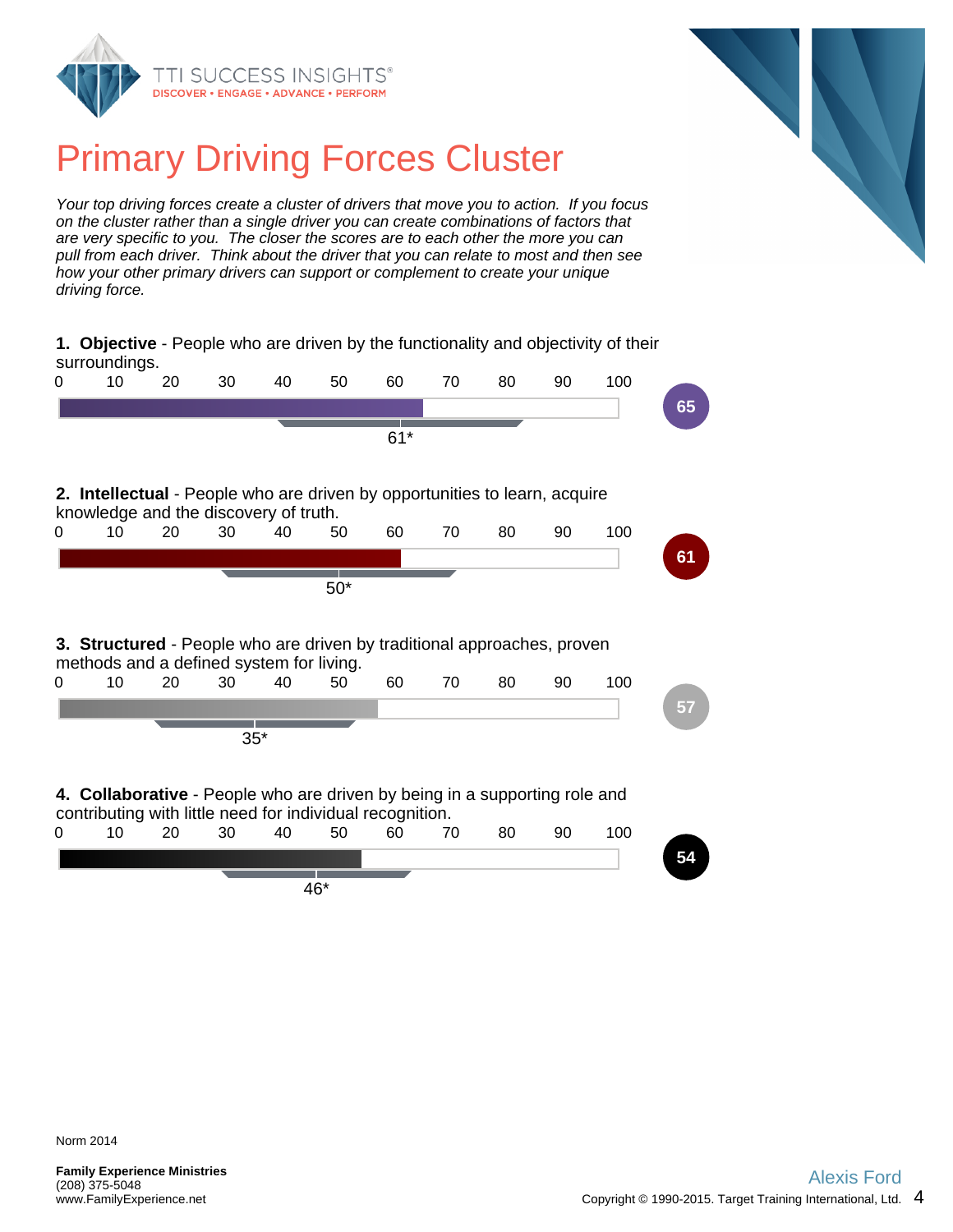

#### Situational Driving Forces Cluster

Your middle driving forces create a cluster of drivers that come in to play on a situational basis. While not as significant as your primary drivers, they can influence your actions in certain scenarios.

| 5. Selfless - People who are driven by completing tasks for the greater good,<br>with little expectation of personal return.             |                 |    |       |       |     |    |    |    |    |     |
|------------------------------------------------------------------------------------------------------------------------------------------|-----------------|----|-------|-------|-----|----|----|----|----|-----|
| 0                                                                                                                                        | 10              | 20 | 30    | 40    | 50  | 60 | 70 | 80 | 90 | 100 |
|                                                                                                                                          |                 |    |       |       |     |    |    |    |    | 46  |
|                                                                                                                                          |                 |    | $31*$ |       |     |    |    |    |    |     |
| 6. Intentional - People who are driven to assist others for a specific purpose,<br>not just for the sake of being helpful or supportive. |                 |    |       |       |     |    |    |    |    |     |
| 0                                                                                                                                        | 10              | 20 | 30    | 40    | 50  | 60 | 70 | 80 | 90 | 100 |
|                                                                                                                                          |                 |    |       |       |     |    |    |    |    | 39  |
|                                                                                                                                          |                 |    | $32*$ |       |     |    |    |    |    |     |
|                                                                                                                                          |                 |    |       |       |     |    |    |    |    |     |
| 7. Altruistic - People who are driven to assist others for the satisfaction of<br>being helpful or supportive.                           |                 |    |       |       |     |    |    |    |    |     |
| 0                                                                                                                                        | 10 <sup>°</sup> | 20 | 30    | 40    | 50  | 60 | 70 | 80 | 90 | 100 |
|                                                                                                                                          |                 |    |       |       |     |    |    |    |    | 38  |
|                                                                                                                                          |                 |    |       |       | 49* |    |    |    |    |     |
|                                                                                                                                          |                 |    |       |       |     |    |    |    |    |     |
| 8. Commanding - People who are driven by status, recognition and control<br>over personal freedom.                                       |                 |    |       |       |     |    |    |    |    |     |
| 0                                                                                                                                        | 10              | 20 | 30    | 40    | 50  | 60 | 70 | 80 | 90 | 100 |
|                                                                                                                                          |                 |    |       |       |     |    |    |    |    | 35  |
|                                                                                                                                          |                 |    |       |       |     |    |    |    |    |     |
|                                                                                                                                          |                 |    |       | $40*$ |     |    |    |    |    |     |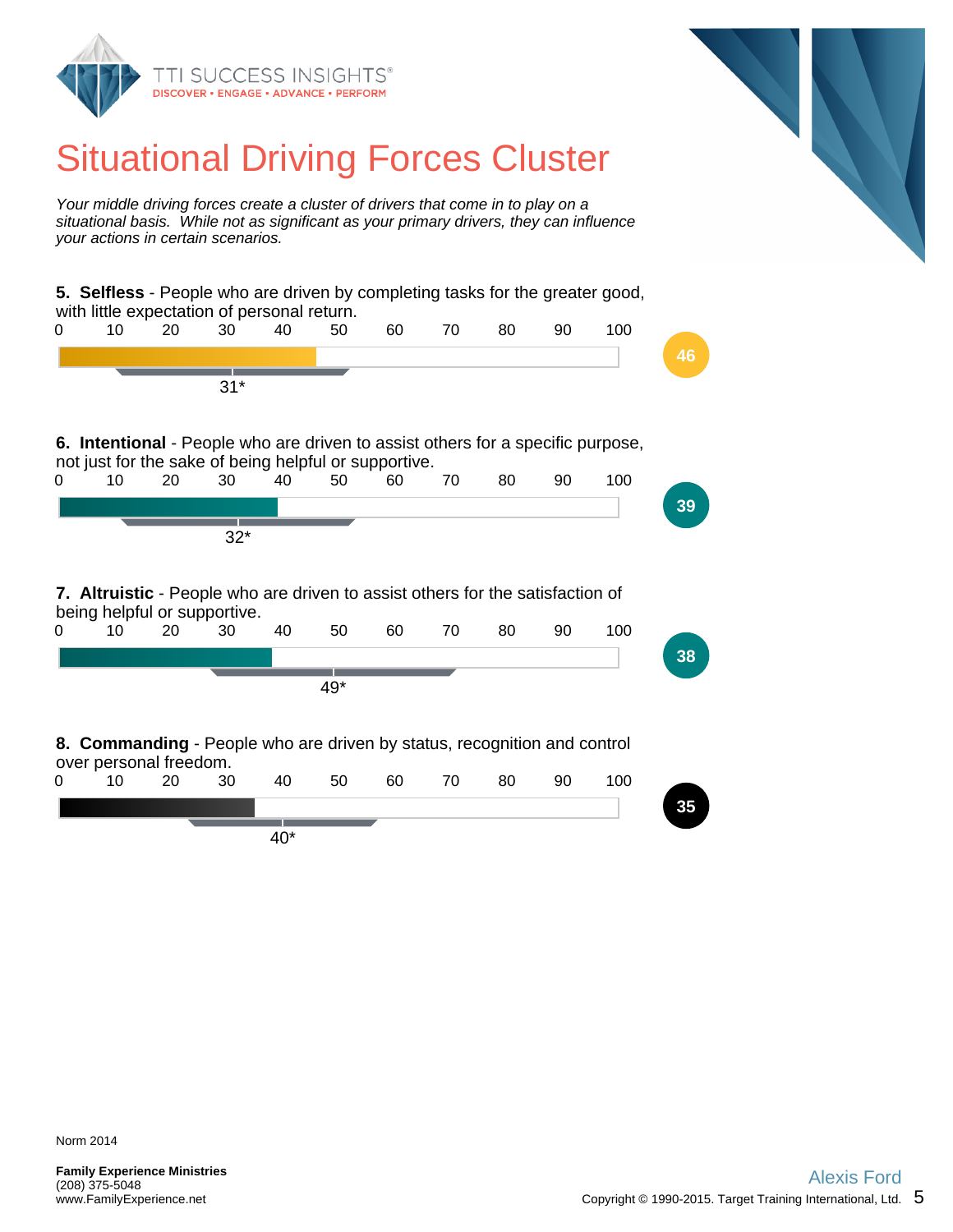



#### Indifferent Driving Forces Cluster

You may feel indifferent toward some or all of the drivers in this cluster. However, the remaining factors may cause an adverse reaction when interacting with people who have one or more of these as a primary driving force.

**9. Resourceful** - People who are driven by practical results, maximizing both efficiency and returns for their investments of time, talent, energy and resources. 0 10 20 30 40 50 60 70 80 90 100 **35** 53\* **10. Receptive** - People who are driven by new ideas, methods and opportunities that fall outside a defined system for living. 0 10 20 30 40 50 60 70 80 90 100 **26** 49\* **11. Harmonious** - People who are driven by the experience, subjective viewpoints and balance in their surroundings. 0 10 20 30 40 50 60 70 80 90 100 **25** 24\* **12. Instinctive** - People who are driven by utilizing past experiences, intuition and seeking specific knowledge when necessary.<br>0  $10$  20  $30$  40  $50$  60 0 10 20 30 40 50 60 70 80 90 100 **19** ۰. 32\*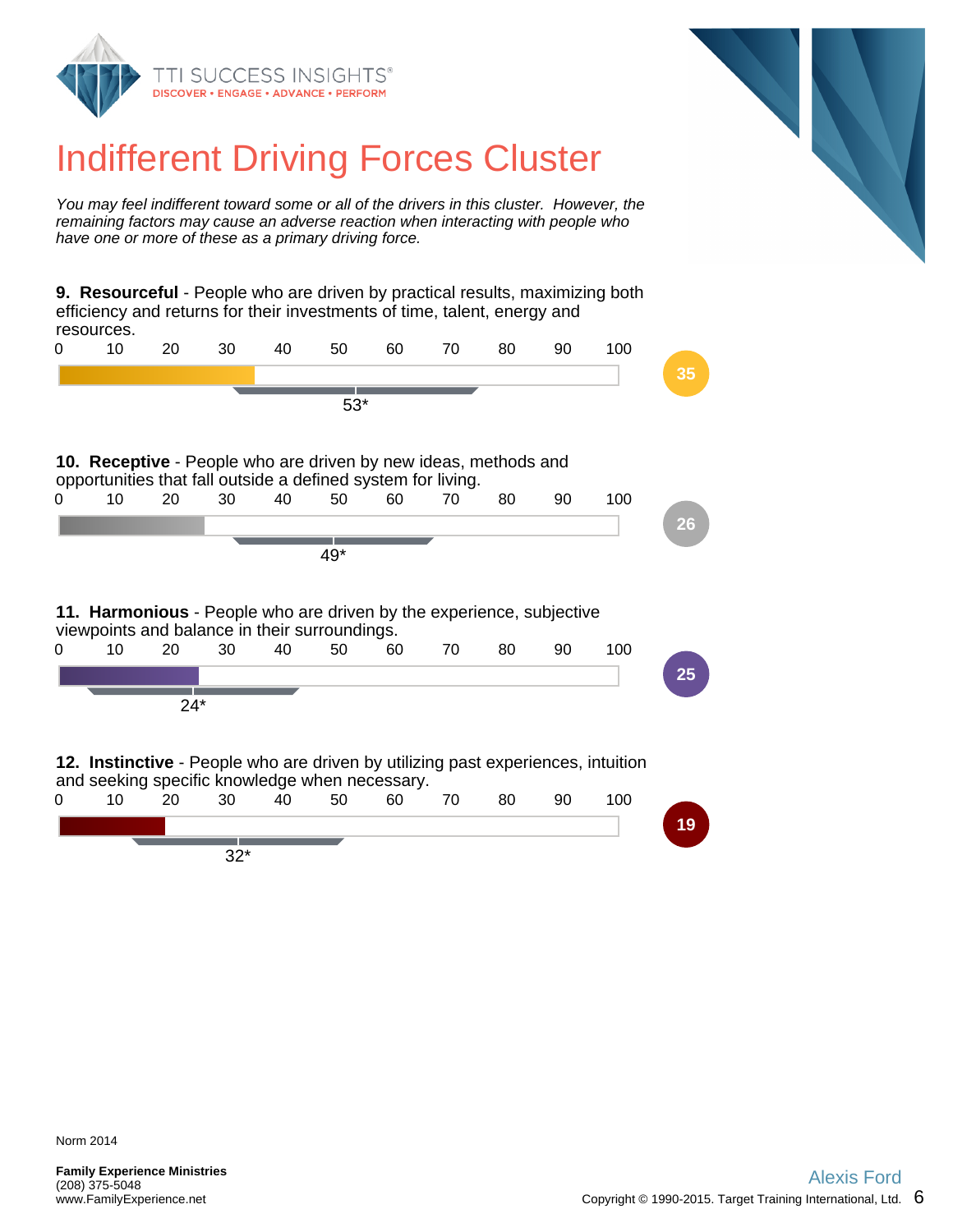

#### Areas for Awareness

For years you have heard statements like, "Different strokes for different folks," "to each his own," and "people do things for their own reasons, not yours." When you are surrounded by people who share similar driving forces, you will fit in with the group and be energized. However, when surrounded by people whose driving forces are significantly different from yours, you may be perceived as out of the mainstream. These differences can induce stress or conflict.

This section reveals areas where your driving forces may be outside the mainstream and could lead to conflict. The further away you are from the mainstream on the high side, the more people will notice your passion about that driving force. The further away from the mainstream on the low side, the more people will view you as indifferent and possibly negative about that driving force. The shaded area for each driving force represents 68 percent of the population or scores that fall within one standard deviation above or below the national mean.

#### Intellectual **Mainstream** Instinctive **Mainstream** Resourceful **Mainstream Mainstream** Selfless **Mainstream** Harmonious **Mainstream Objective Mainstream Mainstream** Altruistic **Mainstream** Intentional **Mainstream Commanding Commanding Commanding Commanding Commanding Commanding Commanding Commanding Commanding Commanding Commanding Commanding Commanding Commanding Commanding Commanding Commanding Commanding Commanding Commanding C** Collaborative **Mainstream Mainstream** Structured **Passionate** Receptive **Indifferent** - 1st Standard Deviation -  $*$  68% of the population falls within the shaded area.  $\blacksquare$  - national mean  $\star$  - your score - 2nd Standard Deviation - 3rd Standard Deviation

#### Norms & Comparisons Table - Norm 2014

**Mainstream** - one standard deviation of the national mean **Passionate** - two standard deviations above the national mean **Indifferent** - two standard deviations below the national mean **Extreme** - three standard deviations from the national mean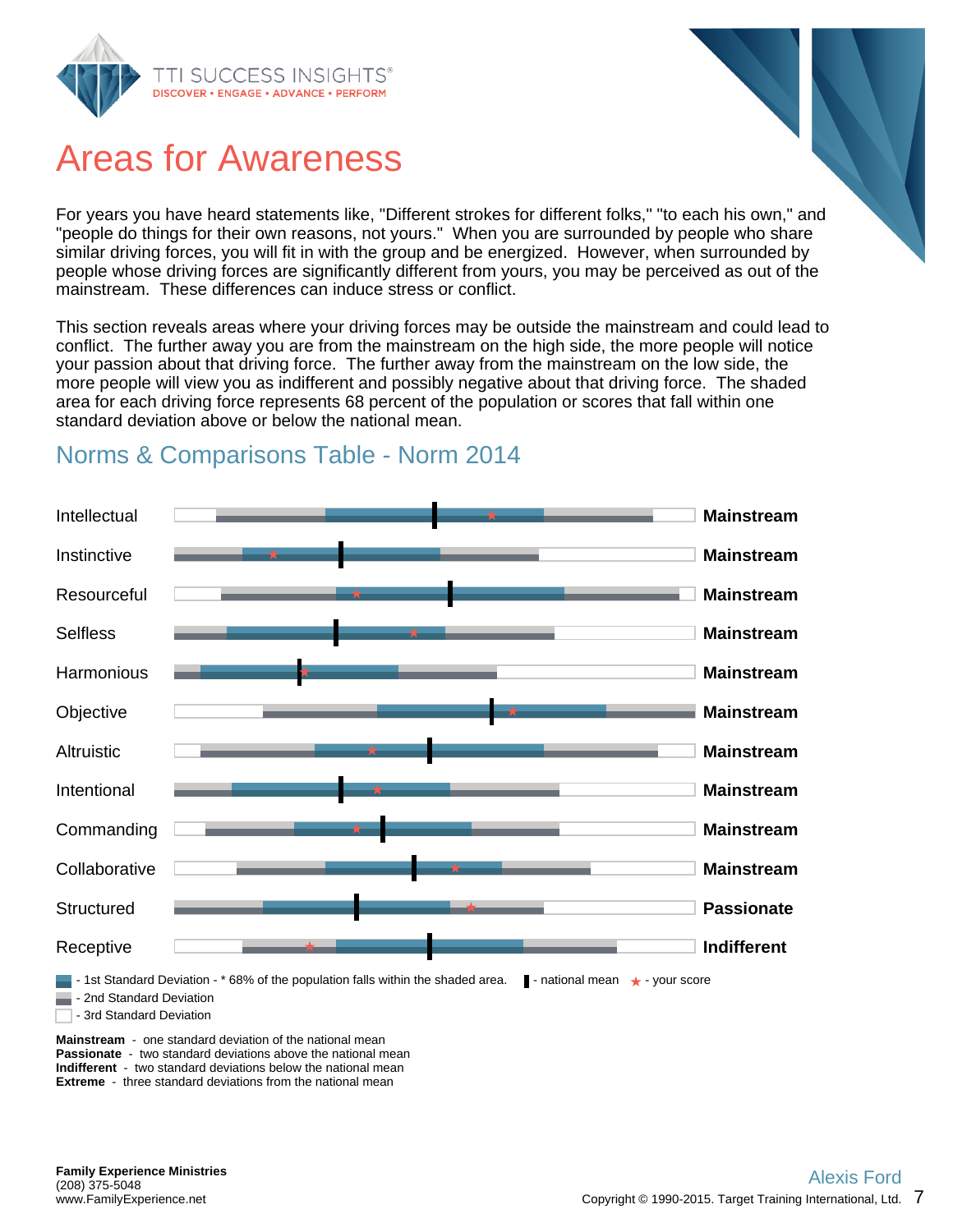

## Driving Forces Graph

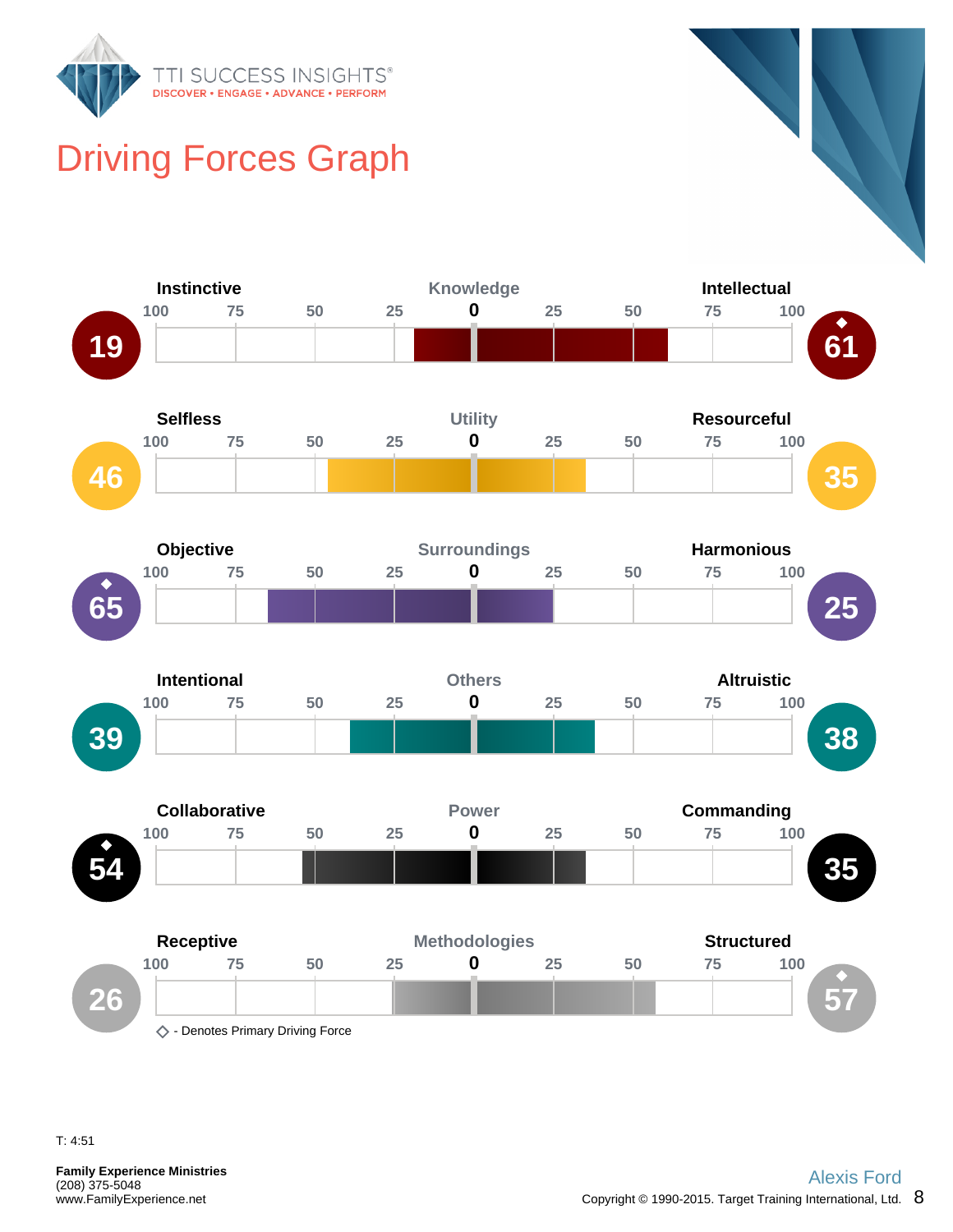

### Driving Forces Wheel